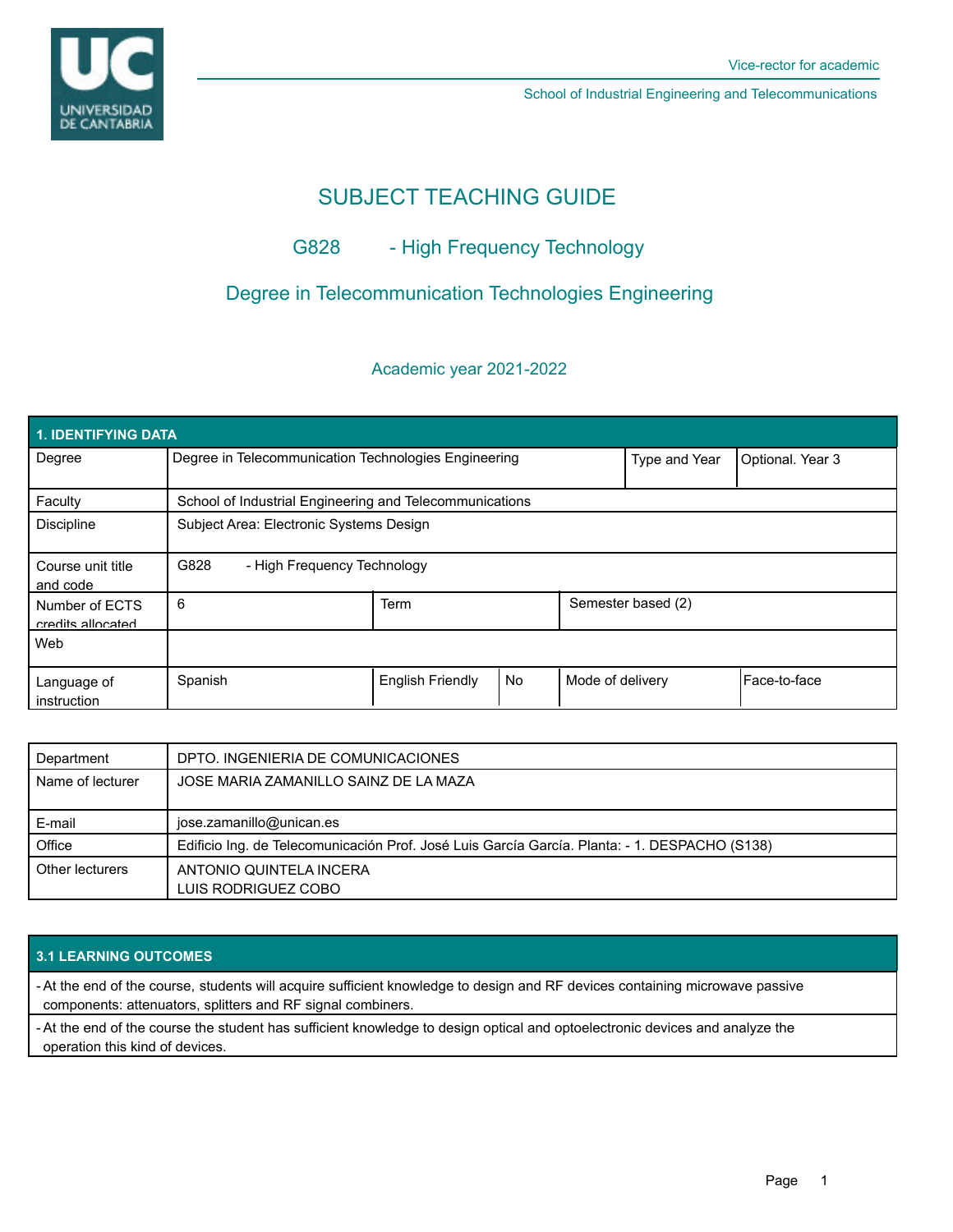

### **4. OBJECTIVES**

The purpose of this course is to learn the technical design of the most significant radio frequency circuits, microwave and optoelectronic used in current communication systems. After a brief introduction on the history of radio, a review of certain basic aspects for the correct development of the subject is made. This review content a set of knowledge, that have previously been discussed in other optative subjects during career (shown above in under "Previous recommended"), as the transmission lines techniques, two-port network theory, that given the degree of optional subjects and generally have not been carried out by all the students enrolled in this subject.

The actual content of the course has been divided into two parts depending on the type of technology use: RF and microwave circuits and optoelectronic devices.

The goal of RF technology is to provide students the sufficient knowledge to design devices RF and microwave passive components including directional couplers, attenuators, splitters, combiners and other microwave devices.

The aim of integrated optics technology is to provide students with a basic knowledge of design optical and optoelectronic devices and their function. Students learn to use the necessary CAD tools to analyze optical device structures: waveguides, laser diodes, optical modulators, networks based devices diffraction and resonant cavities.

## **6. COURSE ORGANIZATION CONTENTS** 1 Topic 1: INTRODUCTION TO RADIO FREQUENCY TECHNOLOGY. Brief History of Radio Frequency. Definition of RF Bands. Uses and applications of Microwave Circuits with Transmission lines. The microstrip line. 2 | Topic 2: RF PLANAR DEVICES Microwave passive devices in planar technology: splitters, circulators, directional couplers, impedance inverters, Hybrid circuits and Microwave Filters. 3 Topic 3: WAVEGUIDE DEVICES Microwave passive circuits in Waveguide: splitters, circulators, directional couplers, impedance inversors, Hybrid coax-waveguide circuits, waveguide filters. Topic 4: INTRODUCTION TO INTEGRATED OPTICS Brief History of integrated optics. Mathematical formalism used in structures. Optical materials used. Glasses and polymers, semiconductors and metals. 5 Topic 5: OPTICAL WAVES IN MULTILAYER STRUCTURES Planar optical wave guides. Microwaveguides. Components and integrated optical devices. Manufacturing techniques. 6 | Topic 6: INTEGRATED OPTICAL COMPONENTS Fundamentals of optical components. Directional couplers. Diffractive elements. Glasses. Optical functions: multiplexing, polarization filtering. Topic 7: INTEGRATED OPTICS DEVICES AND SYSTEMS Electro-optical modulators, acousto-optical modulator. Laser diode. Optical amplifier. Receptor- optical emitter. Applications. Photonic communication systems and microwave.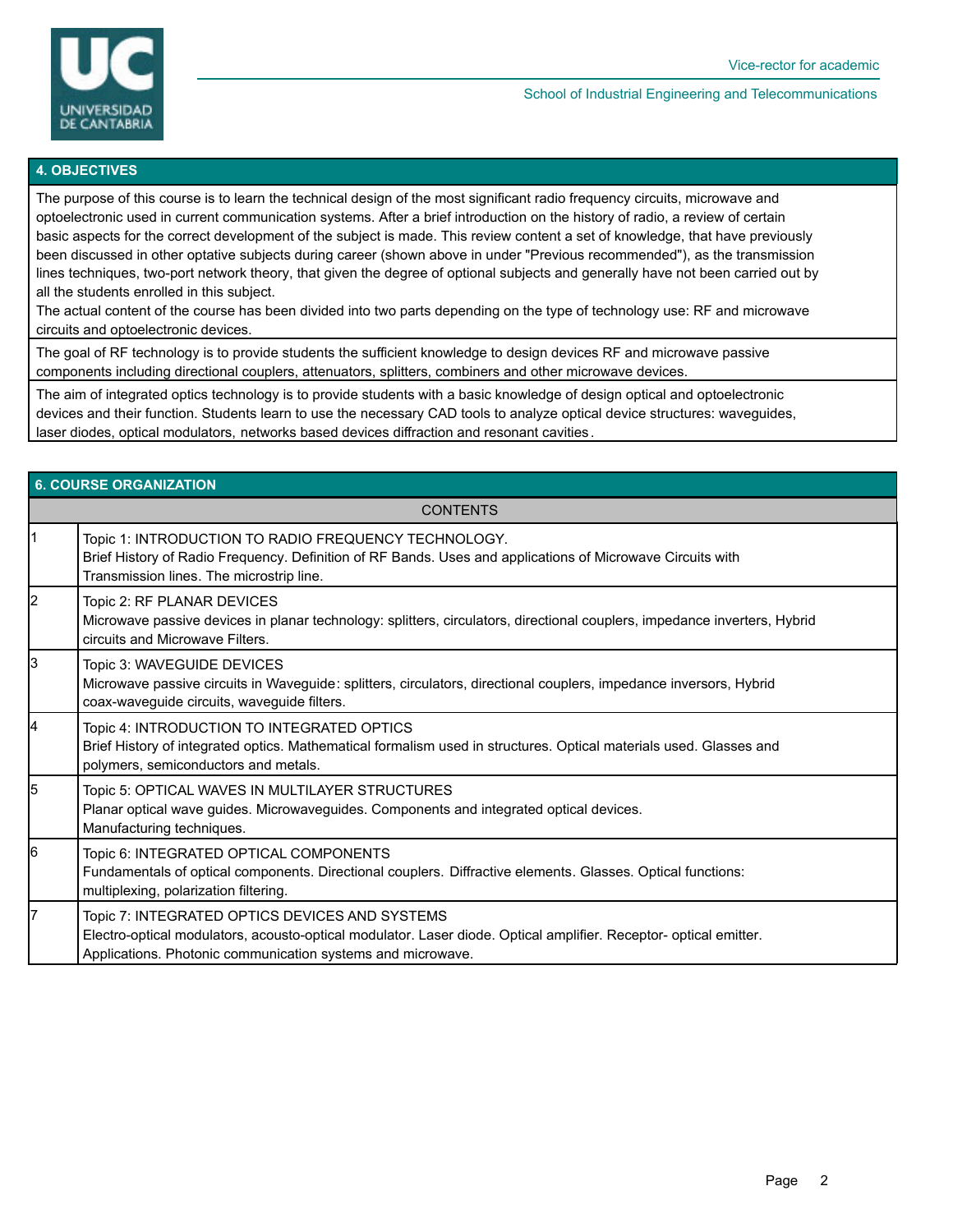

| <b>7. ASSESSMENT METHODS AND CRITERIA</b>                                                                                                                                                                                                    |                                        |             |           |       |  |  |  |  |
|----------------------------------------------------------------------------------------------------------------------------------------------------------------------------------------------------------------------------------------------|----------------------------------------|-------------|-----------|-------|--|--|--|--|
| Description                                                                                                                                                                                                                                  | Type                                   | Final Eval. | Reassessn | $\%$  |  |  |  |  |
| The methodology is continuous assessment, with<br>both individual and group activities evaluated. The<br>continuous assessment include 100% of the<br>evaluation of the subject, and requires the delivery<br>of the problems and practices. | Laboratory evaluation                  | <b>Yes</b>  | Yes       | 40,00 |  |  |  |  |
| The methodology is continuous assessment, with<br>both individual and group activities evaluated. The<br>continuous assessment include 100% of the<br>evaluation of the subject, and requires the delivery<br>of the problems and practices. | Activity evaluation with Virtual Media | <b>No</b>   | Yes       | 60,00 |  |  |  |  |
| A written examination of problems and issues will<br>have two distinct parts corresponding to the two<br>thematic blocks, which will be graded by the<br>teachers who have taught for each thematic block<br>theory is performed.            | Written exam                           | Yes         | <b>No</b> | 0,00  |  |  |  |  |
| <b>TOTAL</b><br>100,00                                                                                                                                                                                                                       |                                        |             |           |       |  |  |  |  |
| <b>Observations</b>                                                                                                                                                                                                                          |                                        |             |           |       |  |  |  |  |

Continuous evaluation

The methodology is the continuous evaluation, both individual and group activities are evaluated. The continuous assessment includes 100% of the evaluation of the subject, and requires the delivery of the problems and the realization of the labs and classroom simulation. The contents of evaluation have a note from 0 to 10. To pass the course requires 5.0 The average of all assessment activities.

The following shows in detail the process of continuous evaluation mentioned in the previous paragraph: 1 - Testing Classroom Differentiated test or control in each thematic block is performed.

The total score of tests in classroom get the average of the tests performed.

2 - Evaluation Classroom Practics + Problems + Scripts Each practice will be evaluated at the end of it. The total score of practices is obtained from the average of each of the practices + scripts them.

3 - Total Continuous Assessment Rating Classroom Test score ............. 60% Rating Practices ..................... 40%

4 - Comments:

The student that has passed the subject by continuous evaluation does not have to take the final exam of the course unless you want up note. In this case, you can only take into account the final exam grade. In this final exam it will be added 10% of the average grade of paragraph 3, provided they have passed the 7 over 10 on continuous assessment, saturating the total mark + continuous examination in 10 out of 10.

### Final exam

1 - A written examination of problems and issues will have two distinct parts corresponding to the two thematic blocks , which will be graded by the teachers who have taught for each thematic block theory is performed. Students who present the final exam must be submitted problems, problems and simulation practices.

2 - Total Rating final exam:

Written exam score ....................................... 75% Rating most practical problems simulation.... 25%

The remote evaluation of the works, laboratory practical exercises and written tests is foreseen, in the event that a new health alert by COVID-19 makes it impossible to carry out the evaluation in person.